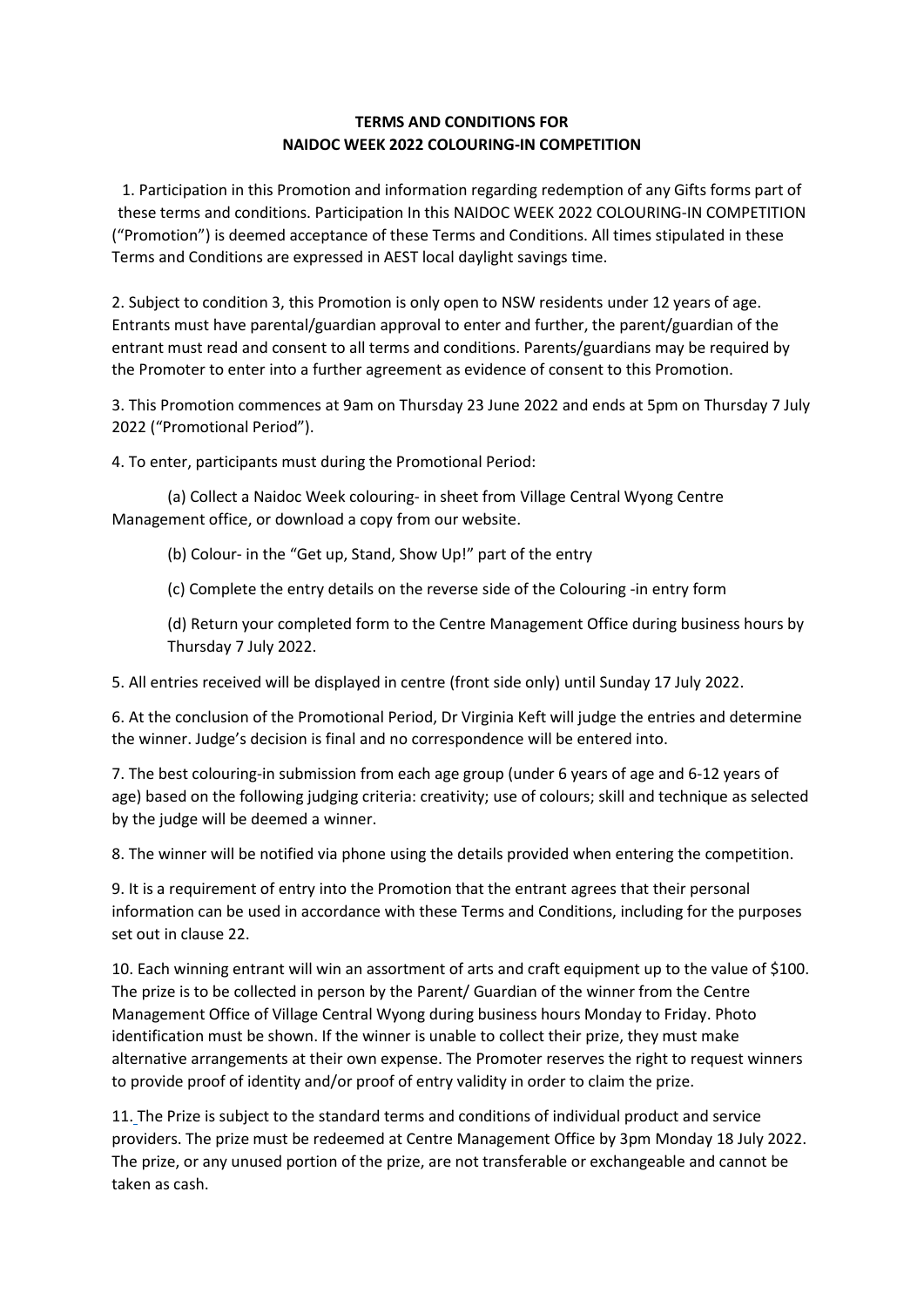12. If for any reason a participant does not take the Prize or an element of the Prize by 3pm Monday 18 July 2022, then the Prize or that element of the Prize will be forfeited and will not be redeemable for cash.

13. If any prize (or part of any prize) is unavailable, the Organisers, in its discretion, reserves the right to substitute the prize (or that part of the prize) with a prize to the equal value and/or specification.

14. There are 2 winners during the promotional period. The total prize pool is \$200.

15. All Participants consent to the Promoter using the Participant's name, likeness, image and/or voice in the event they are a winner (including photograph, film and/or recording of the same) in any media for an unlimited period without remuneration for the purpose of promoting this Promotion (including any outcome), and promoting any products manufactured, distributed and/or supplied by the Promoter.

16. The Promoter reserves the right, at any time, to verify the validity of entries and Participants (including a Participant's identity, age and place of residence) and to disqualify any Participant who submits an entry that is not in accordance with these Terms and Conditions or who tampers with the entry process. Failure by the Promoter to enforce any of its rights at any stage does not constitute a waiver of those rights.

17. If this Promotion is interfered with in any way or is not capable of being conducted as reasonably anticipated due to any reason beyond the reasonable control of the Promoter, including but not limited to:- technical difficulties, unauthorised intervention or fraud, then the Promoter reserves the right, in its sole discretion, to the fullest extent permitted by law (a) to disqualify any Entrant; or (b) subject to any written directions from a regulatory authority to modify, suspend, terminate or cancel the Promotion, as appropriate.

18. The Promoter's decision relating to the Promotion and/or redemption of the prizes is final and no discussions or correspondence with participants or any other person will be entered into.

19. Any cost associated with accessing or entering the competition is the entrant's responsibility.

20. The Promoter reserves the right to vary the terms of, or cancel, this Promotion at any time without liability to any participant or other person, subject to applicable laws.

21. Nothing in these Terms and Conditions limit, exclude or modify or purports to limit, exclude or modify the statutory consumer guarantees as provided under the Competition and Consumer Act, as well as any other implied warranties under the ASIC Act or similar consumer protection laws in the State and Territories of Australia ("Non-Excludable Guarantees").

22. Except for any liability that cannot by law be excluded, including the Non-Excludable Guarantees, the Promoter (MINTUS INVESTMENTS PTY LTD ATF Parkes Investment Trust trading as Village Central Wyong including their respective officers, employees and agents) are not responsible for and exclude all liability (including negligence), for any personal injury; or any loss or damage (including loss of opportunity); whether direct, indirect, special or consequential, arising in any way out of the promotion, including (but not limiting): (a) any technical difficulties or equipment malfunction (whether or not under the Promoter's control); (b) any theft, unauthorised access or third party interference; (c) any entry or correspondence that is late, lost, altered, damaged or misdirected (whether received by the Promoter or not) due to any reason beyond the reasonable control of the Promoter; (d) any variation in the prize value to that stated in these Terms and Conditions; (e) any tax liability incurred by an entrant or winner; or (f) use of the prize.